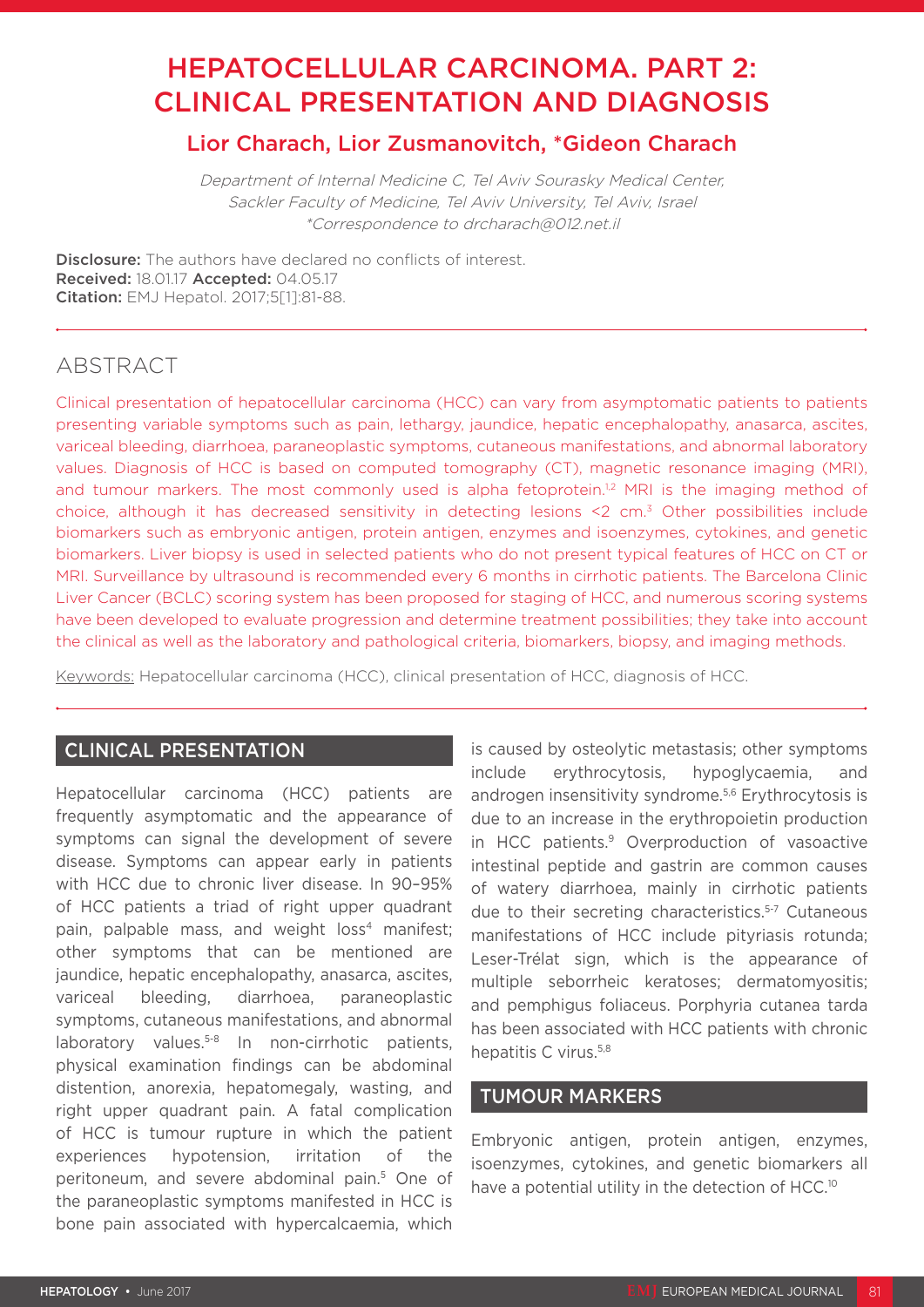#### Embryonic Antigen

Alpha fetoprotein (AFP) is a glycoprotein that is normally produced during fetal life by the fetal liver and yolk sac. In adults, elevated AFP can indicate ongoing disease and patients with HCC often show elevation in serum concentration of AFP.<sup>10</sup> Another cause of elevated AFP can be related to chronic hepatitis C virus infection.<sup>11</sup> AFP has three glycoforms: AFP-L3 is the main isoform of AFP in the serum of HCC patients and can be detected in approximately one-third of patients with small HCC (<3 cm) when cut-off values of 10–15% are used.2,12 This biomarker was found to be related to recurrence rate when it increases >10% or rises after normalisation with treatment. AFP-L3 was found to be associated with poorly differentiated and advanced HCC. However, when comparing between total AFP level and AFP-L3 it seems that the latter is more specific in diagnosing HCC.<sup>2,12</sup> It has been suggested that AFP-L3 can be used as a screening tool because it can appear up to 12 months before imaging methods detect HCC, but meta-analyses concluded that, due to poor sensitivity, it has limited function in screening studies.2,13 Clinical studies showed that at a cut-off of 20 ng/mL, the sensitivity of serum AFP is 41–65% and the specificity is 80–94%. However, there are several disadvantages of AFP in regard to early diagnosis. Firstly, the positive rate of AFP in HCC is about 60–80%, which is not enough to make it a sensitive biomarker. Secondly, false positive results can be recorded during pregnancy and when the patient also has liver or gastrointestinal diseases. Thirdly, false negative results can occur.<sup>10</sup> Although the serum biomarkers discussed next may show similar or better sensitivity and specificity, AFP is still the most commonly used screening biomarker.

#### Protein Antigen

Heat shock protein (HSP) is a molecule that forms in cells exposed to stress, including carcinogenesis. These proteins protect the cells and promote the cells to repair the damage from the anxious stimuli. HSP 70 and HSP 27 have been found in HCC tissues. HSP 70 correlates with portal vein invasion and tumour stage and size. HSP 27 has been seen in hepatitis B virus-infected patients with HCC. A previous study has shown that the sensitivity of HSP 70 is 57.5% and the specificity is 85%.<sup>10,14</sup>

Glypican-3 is a family of the heparan sulfate proteoglycans linked to the cell membrane by a glycosylphosphatidylinositol linkage.15 Glypican-3

plays a role in cell growth regulation, migration, differentiation, and development. Levels of glypican-3 were increased in HCC patients, and no correlation to tumour size, stage, or AFP was indicated. A sensitivity of 77% and specificity of 96% was correlated to this marker. Squamous cell carcinoma antigen (SCCA) is a serine protease inhibitor that can be found in high levels in HCC patients and helps tumour cells evade apoptosis.10,16 High levels of SCCA can indicate the early stages of HCC. Specificity and sensitivity are 46% and 84%, respectively; this finding makes SCCA a complementary marker for AFP.10

Golgi protein 73 and tumour-associated glycoprotein were elevated in patients with HCC and can be used as markers for detection of HCC.<sup>10</sup>

#### Enzymes and Isoenzymes

Des-γ-carboxyprothrombin (DCP), γ-glutamyl transferase (GGT), and α-1-fucosidase (AFU) are supplementary markers to AFP in the detection of HCC.10 DCP, also known as PIVKA-II, occurs due to the absence of vitamin K. It has better sensitivity for HCC lesions >5 cm in diameter. When combined with AFP, it gives a better prediction of HCC recurrence 6 months post-surgery. DCP enables better prediction of larger tumour and vascular invasion.10 GGT has low serum levels in healthy adults; however, in patients with liver disease such as cholestasis, inflammation, or benign or malignant tumour, the level of GGT increases. The enzyme has relatively low sensitivity (43%) and can be used as a supplementary marker together with AFP.<sup>10</sup>

Alkaline phosphatase is a liver enzyme that increases in cases of several liver diseases and is known to play a role in the diagnosis and screening of HCC. It may also predict survival, with a cut-off >121 U/L, a sensitivity of 41.4%, and a specificity of 85.9%.17 AFU is a lysosomal enzyme. It can be found in healthy adults and displays elevated levels in patients with HCC. When used alone, AFU has poor specificity; however, when combined with AFP it can greatly improve AFP sensitivity and specificity.<sup>10</sup>

#### **Cytokines**

Transforming growth factor-β1 has been indicated to be a good supplementary marker in the diagnosis of HCC as it has higher sensitivity than AFP. Transforming growth factor-β1 has a role in cell regulation, including angiogenesis, differentiation, invasion, and cell proliferation.<sup>10,18</sup>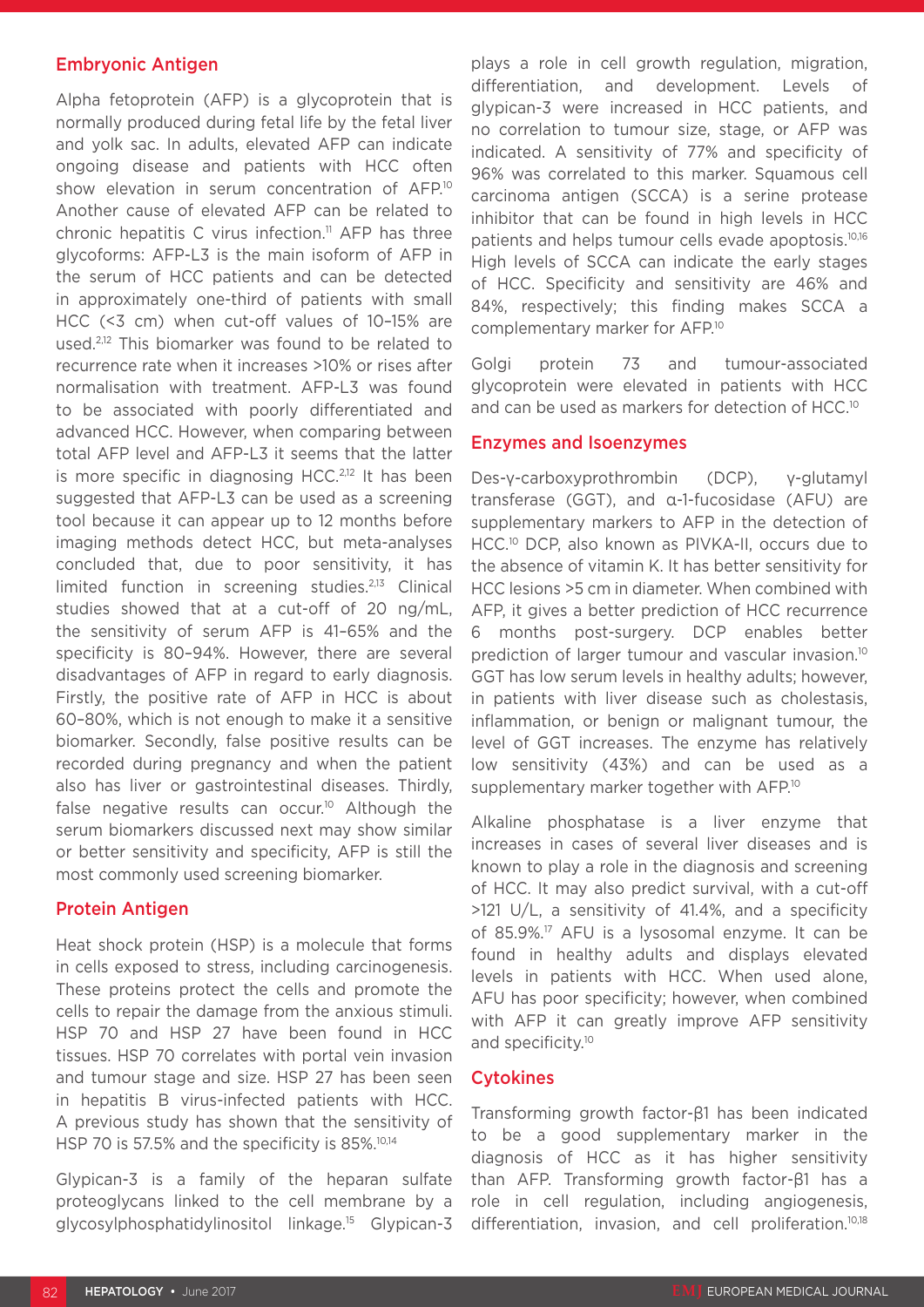It has an immunosuppressive effect by inhibiting the proliferation of natural killer cells and cytotoxic T cells, which allows tumour cells to grow.10 Vascular endothelial growth factor functions in endothelial migration, new vessel formation, invasion, and metastasis. The expression of vascular endothelial growth factor in HCC patients is upregulated and correlates to prognosis and recurrence of the tumour.10 Interleukin (IL)-8 is a chemokine that has prognostic and diagnostic properties in HCC patients. IL-8 plays a role in chemotaxis, enzyme release, and expression of adhesion molecules in neutrophils as well as tumour proliferation and metastasis. When compared to healthy adults the levels of IL-8 in HCC patients were higher. IL-8 overexpression has been shown to be an indicator of tumour size, absence of tumour capsules, and invasion of the veins.18

# Genetic Biomarkers

microRNAs (miRNAs) are new biomarkers for HCC diagnosis. miRNAs are small non-coding RNAs that effectively block translation by promoting the degradation of target mRNAs or binding to complementary sequences in the 3' untranslated region. miR-29, miR-199a/b-3p, and miR-122 were downregulated in HCC cells. miR-21 was the only one that was upregulated in the HCC cells. A sensitivity of 87.3% and specificity of 92% were shown for miR-21.10

# IMAGING METHODS

#### **Ultrasound**

Ultrasound (US) is a widely available non-invasive technique. It is free of radiation and has an important role in the surveillance of HCC in cirrhotic patients.3,5 Some authors recommend US modality in combination with AFP in biannual screening of high-risk patients in order to reduce HCC mortality.<sup>19</sup> Nevertheless it has disadvantages, especially the difficulty in differentiating between benign and malignant tumours. When US is combined with AFP it aids in the diagnosis of HCC.<sup>3</sup>

HCC lesions <3 cm are usually hypoechoic relative to the surrounding tissues while lesions >3 cm are hyperechoic with a mosaic or infiltrative pattern and may have a thin capsule.<sup>3</sup> Non-contrast-enhanced US is not the method of choice in detecting HCC, and it has been replaced with computed tomography (CT) and magnetic resonance imaging (MRI) due to their higher sensitivity and positive predicting value.3

HCC lesions are characterised by high vascularity, and the contrast-enhanced US can display the intrahepatic vascular flow in HCC lesions and help in the diagnosis. In addition, contrast-enhanced US can differentiate between bland thrombus and tumour invasion.5 Contrast-enhanced US has a higher accuracy of biopsy, which lowers the false negative rate of malignant lesions. Disadvantages of US include association with obesity and the requirement for necessary operator experience. Moreover, US has difficulties in differentiating between benign and malignant lesions in the context of nodular cirrhosis.<sup>3</sup>

#### Computed Tomography

CT is a widely used radiological technique for diagnosis of HCC. The most commonly used type of CT is the multidetector CT, which has a higher quality, thin sections, and three-dimensional capabilities but is not contrast-enhanced. Intravenous contrast is used for better diagnostic results and can be divided into an arterial phase, a portal phase, and a delayed phase. $3,5$  In the development of HCC, which is a hypervascular lesion, there is loss of portal venous blood supply and formation of collateral arterialisation. When contrast material is introduced intravenously there is an increase in arterial enhancement followed by a delay in the venous 'washout' phase. This pattern is a characteristic sign for diagnosis of HCC (Figure 1).21 CT showed better sensitivity than US but poorer sensitivity than MRI.<sup>22</sup>

# Magnetic Resonance Imaging

MRI has properties similar to a CT scan and it is free of radiation but is an expensive imaging method. In contrast-enhanced T1 W with gadolinium, images in the hepatic artery, portal vein, and delayed phase show improved detection and characterisation of small HCC lesions and are superior to multiphasic helical CT. Combined double contrast MRI, which includes gadolinium together with super paramagnetic iron oxide, is found to be highly sensitive (92%) in the detection of HCC >1 cm in size and better than either of them alone. T2 weighted images show hypo-intensity due to the uptake of super paramagnetic iron oxide or ferumoxide particles taken up by Kupffer cells. $23$ MRI sensitivity is high; however, it causes difficulties in evaluating tumours <2 cm. Nevertheless, it is the imaging method of choice for HCC.<sup>3,5</sup>

Nuclear imaging positron emission tomography (PET) has limited use as a diagnostic tool in HCC.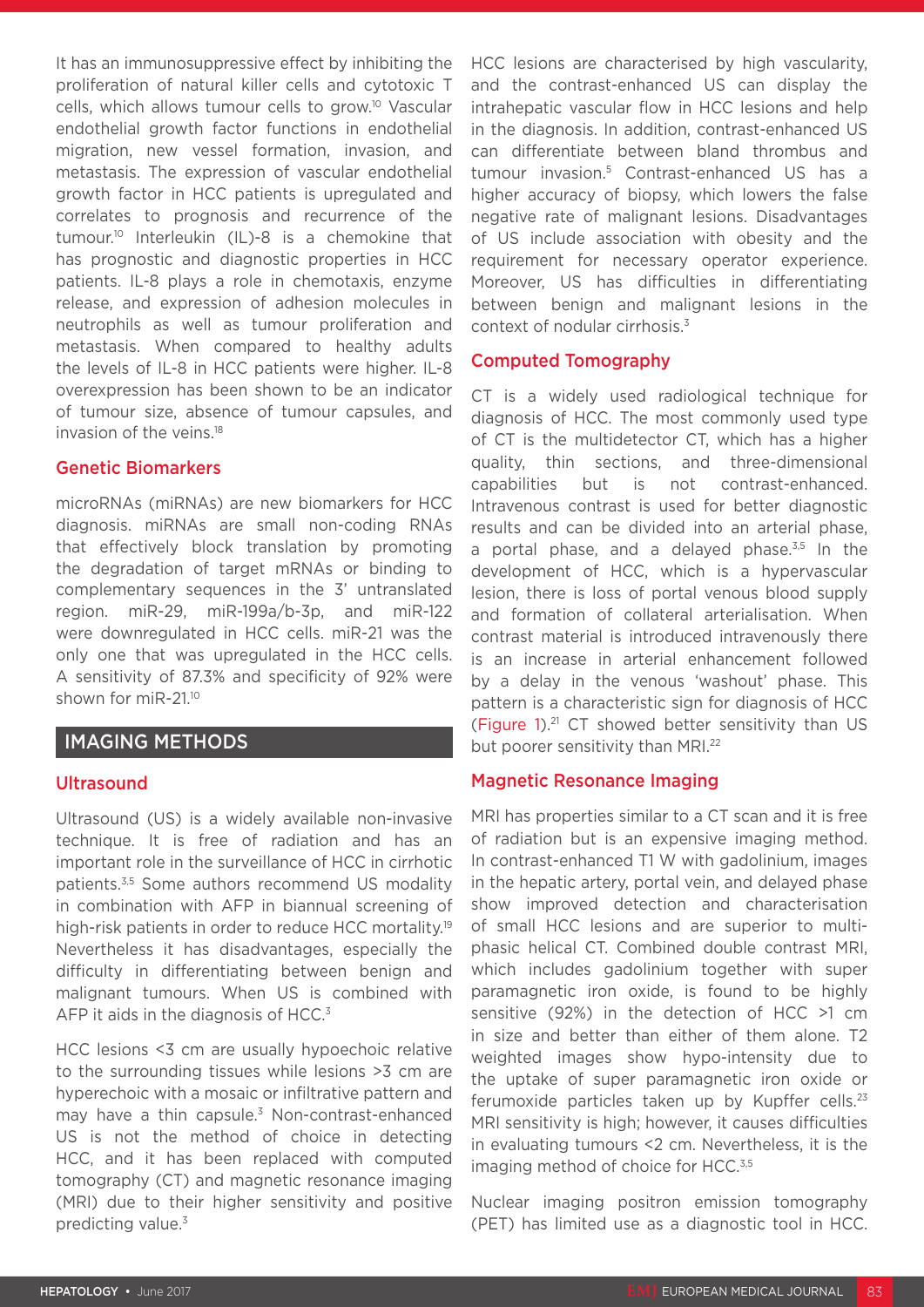

Figure 1: American Association for the Study of Liver Disease (AASLD) practice guidelines for hepatocellular carcinoma surveillance and diagnosis.20

US: ultrasound; HCC: hepatocellular carcinoma; MRI: magnetic resonance imaging; MDCT: multidetector computed tomography; CT: computed tomography.

It is instead used to evaluate the spread of HCC to tissues outside the liver. PET imaging is based on radiolabelled glucose (fludeoxyglucose [18F-FDG]), which binds into neoplastic cells demonstrating increased metabolic activity. HCC tumours with good or moderate differentiation and metastasis properties may not produce a high level of metabolism requirements as compared to that of neighbouring tissues. 18F-FDG was first used in the diagnosis of HCC, but due to high expression of glucose-6-phosphatase in HCC cells this imaging was not sensitive enough. However, when 11C-acetate was introduced, the sensitivity and specificity were increased, but it still could not distinguish between HCC and benign lesions. Recent studies of dynamic PET with kinetic modelling show that the differentiation of HCC from benign liver tumours is possible.3,5

#### Liver Biopsy

Confirmation of HCC can be done by means of percutaneous fine needle aspiration biopsy or core biopsy, guided by US, CT, or transjugular biopsy. It has a higher sensitivity and specificity than non-invasive techniques and can be used to detect HCC with characteristics that do not meet the radiological or laboratory parameters of HCC.5,24 Complications are not common during biopsy but some can be seen such as infections or haemorrhage and the risk of tumour spread from the biopsy needle. Limitations for biopsy are platelet count <50,000 mm3, or international normalized ratio (INR) >2. Transjugular biopsy overcomes these problems but results in non-targeted biopsy and therefore is usually appropriate for diffuse liver processes.25 Mortality rates for biopsy procedures are low and range between 0.006% and 0.3%, although sampling errors and repeated biopsy are frequent clinical issues.5,26

#### **Surveillance**

Surveillance of HCC has an important role in the detection of early tumours and treatment, thus it can lead to more effective treatment. AFP, US, CT, and MRI are examples of methods in which surveillance can be carried out.<sup>19,27-30</sup> According to the international guidelines of the American Association for the Study of Liver Disease (AASLD), screening of patients with cirrhosis and patients at high risk of HCC is mandatory, and US should be used every 6 months. AFP, which is the most widely used biomarker, has not been proven to be adequate for surveillance even when combined with US.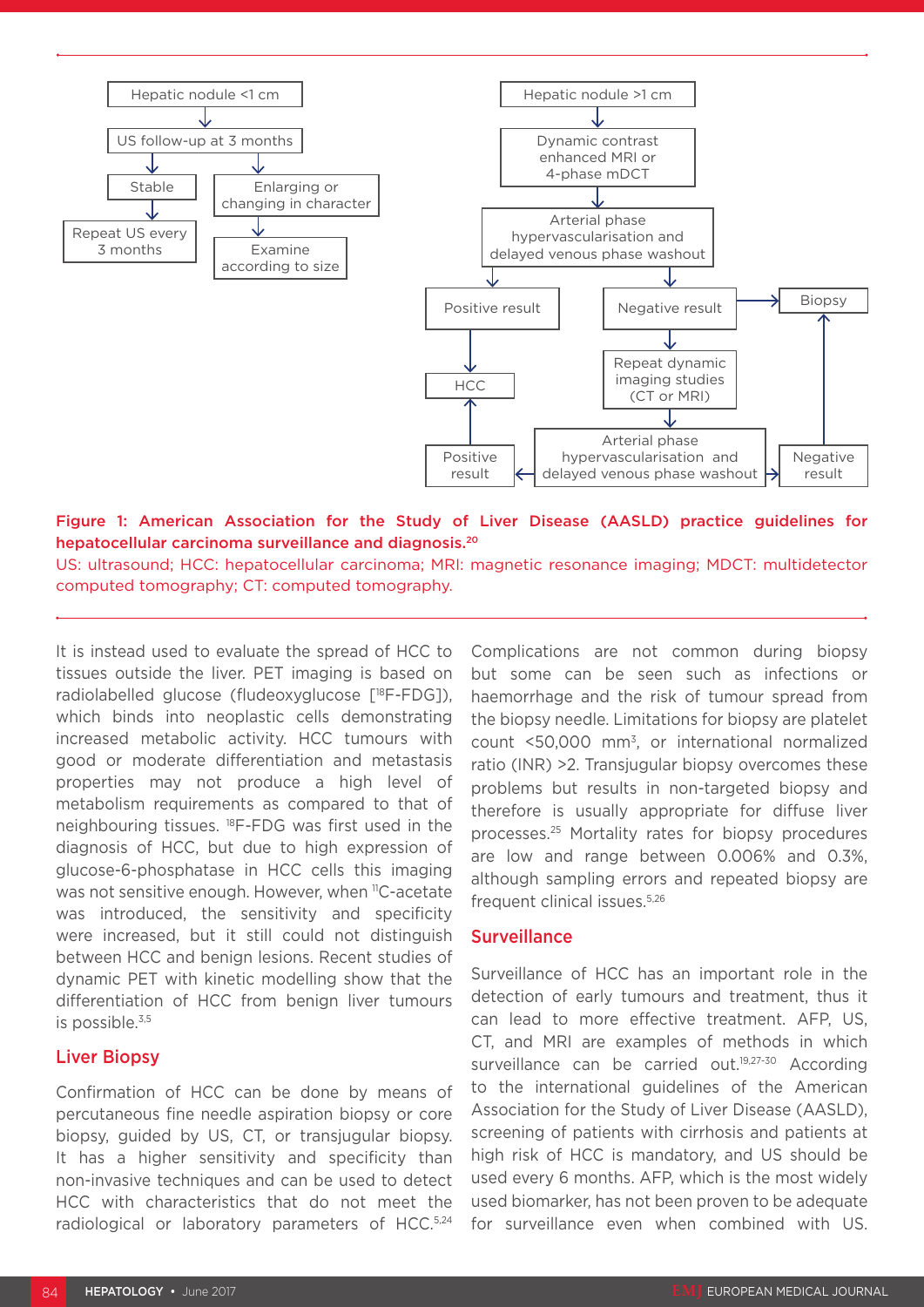#### Table 1: Barcelona Clinic Liver Cancer staging classification.<sup>34,35</sup>

| <b>Stage</b>              | <b>PST</b> | <b>Tumour status</b>                        |              | <b>Liver function studies</b>               |  |
|---------------------------|------------|---------------------------------------------|--------------|---------------------------------------------|--|
|                           |            | Tumour stage                                | Okuda stage  |                                             |  |
| Stage: Very early         | Ω          | $<$ 2 cm                                    |              | Child-Pugh A                                |  |
| Stage A: early HCC        |            |                                             |              |                                             |  |
| A1                        | 0          | Single                                      |              | No portal hypertension and normal bilirubin |  |
| A2                        | 0          | Single                                      |              | Portal hypertension and normal bilirubin    |  |
| A3                        | Ο          | Single                                      |              | Portal hypertension and abnormal bilirubin  |  |
| A4                        | Ο          | 3 tumours <3 cm                             | $ -  $       | Child-Pugh A-B                              |  |
| Stage B: intermediate HCC | $\circ$    | Large multinodular                          | $ -  $       | Child-Pugh A-B                              |  |
| Stage C: advanced HCC     | $1 - 2^*$  | Vascular invasion or<br>extrahepatic spread | $ - $        | Child-Pugh A-B                              |  |
| Stage D                   | $3 - 41$   | Any                                         | $\mathbb{H}$ | Child-Pugh C                                |  |

Stage A and B, all criteria should be fullfilled; \*: Stage C, at least one criteria should be fulfilled; PST 1–2 or vascular invasion/extrahepatic spread; 1: Stage D, one or more criteria should be fulfilled; PST 3-4 or Okuda stage III/Child–Pugh C. Small HCC <5 cm, large HCC >5 cm.36 PST: performance status test; HCC: hepatocellular carcinoma.

#### Table 2: Treatment schedule proposed for hepatocellular carcinoma cirrhotic patients according to the Barcelona Clinic Liver Cancer classification system.34,37

| <b>Stage</b>                        | Treatment intention | First/second choice                                                                               |  |
|-------------------------------------|---------------------|---------------------------------------------------------------------------------------------------|--|
| Stage: very early                   |                     | Surgical resection/RFA                                                                            |  |
| Stage A: early HCC                  |                     |                                                                                                   |  |
| A1                                  | Radical             | Surgical resection/RFA                                                                            |  |
| A2                                  |                     | Surgical resection $\rightarrow$ OLT/percutaneous treatment                                       |  |
| A3                                  |                     | OLT/percutaneous treatment                                                                        |  |
| AA                                  |                     | OLT/percutaneous treatment                                                                        |  |
| Stage B: intermediate<br><b>HCC</b> | Palliative*         | Trans-arterial embolisation (associated<br>or not to percutaneous treatment)<br>Chemoembolisation |  |
| Stage C advanced HCC                | Palliative*         | New agents                                                                                        |  |
| Stage D: end-stage HCC              | Symptomatic         | Supportive treatment                                                                              |  |

\*In the setting of Phase II investigations or randomised control trials. HCC: hepatocellular carcinoma; RFA: radiofrequency ablation; OLT: orthotopic liver transplantation.

Nevertheless, when combining AFP together with AFP-L3 and DCP, as in the GALAD model, the levels of sensitivity range between 79.3% and 99.2% with a specificity of  $50-88.3\%$ .<sup>31</sup> In Japan, the Japanese Society of Hypertension (JSH) recommendations for patients at extremely high risk of HCC (cirrhosis, hepatitis B virus) are to have US examination every 3–4 months, together with measurement of AFP, AFP-L3, DCP every 3-4 months.<sup>1</sup> The contrast-enhanced CT scan and MRI are the most common diagnostic tools in HCC detection. There is much debate regarding the

cost-effectiveness of HCC surveillance;<sup>32</sup> however, US every 6 months in cirrhotic patients is the recommended and most cost-effective method for surveillance.<sup>21,27</sup>

# STAGING

# Barcelona Clinic Liver Cancer

Currently, the only validated staging is the Barcelona Clinic Liver Cancer (BCLC) staging, and it can be divided into five categories: very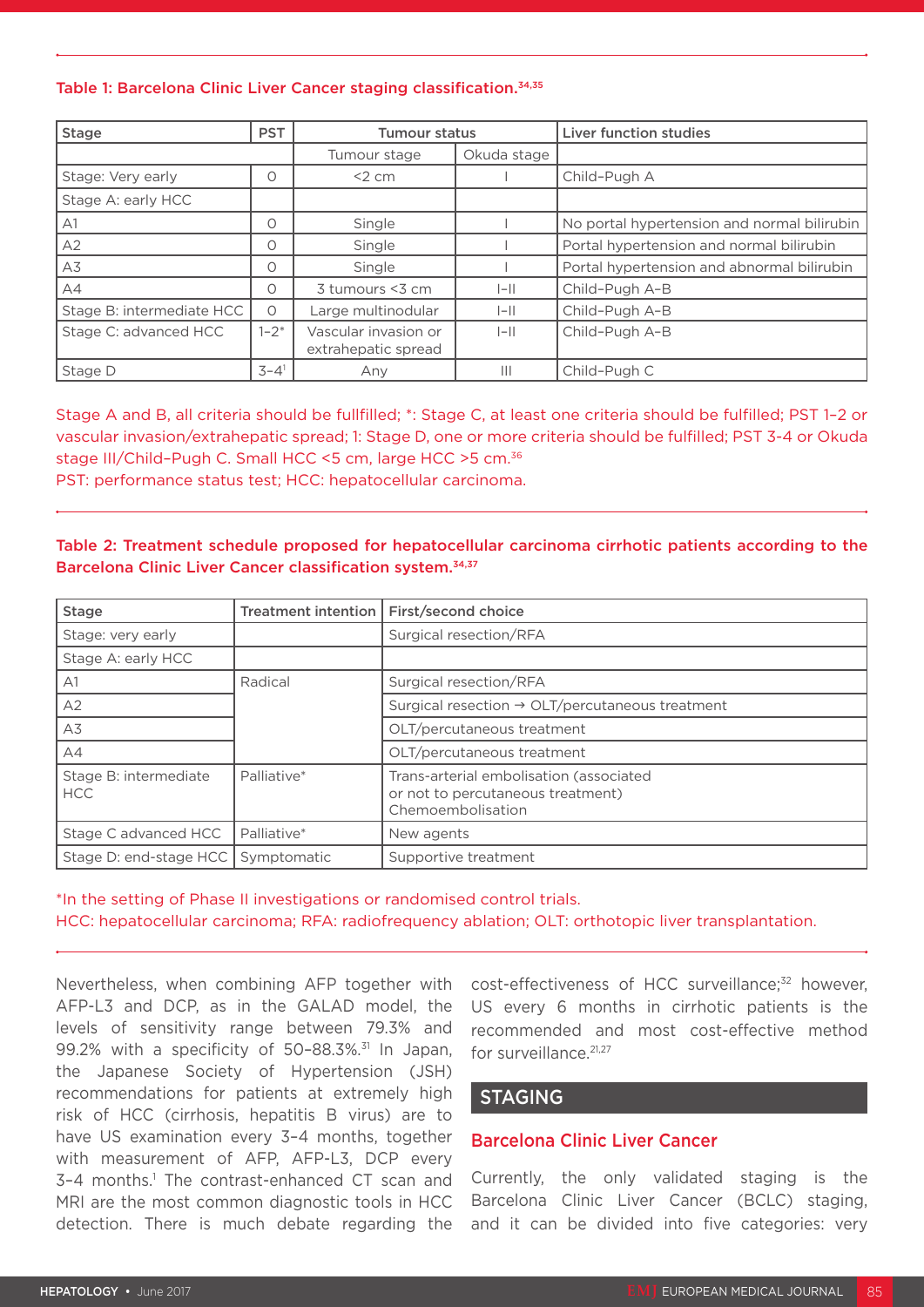early, early, intermediate, advanced, and terminal. The American Association for the Study of Liver Disease (AASLD) recommends BCLC staging for HCC (Table 1). This staging helps to predict the outcome and the appropriate treatment (Table 2).<sup>34</sup>

#### Okuda Score

The Okuda score is a prognostic score that includes tumour size higher or lower than 50% of the liver, the presence of hepatic failure markers and factors such as presence or absence of ascites, and serum albumin and bilirubin levels. The score contributes to the diagnosis of HCC and can be divided into three stages. The survival rate of Stage I patients is 11.5 months, Stage II patients 3 months, and Stage III patients 0.9 months.34

# **SCORES**

Several different scores were dedicated to the evaluation of the progression of HCC. The Child– Turcotte–Pugh (CTP) classification, Model of End Stage Liver Disease (MELD), Okuda score, and Cancer of the Liver Italian Program (CLIP) score are all prognostic factors for the determination of survival and treatment of HCC patients.

#### Child–Turcotte–Pugh System

The primary Child–Turcotte system included clinical parameters of ascites, encephalopathy, bilirubin levels, albumin levels, and nutritional status. In 1973, Pugh modified the nutritional status for prothrombin time (Table 3).16 Although it has no HCC specific parameters, the CTP system is instrumental in grading liver function and is part of HCC evaluation. It also helps determine the proper treatment where surgery has the highest cure potential. The CTP system has some disadvantages, which include day-to-day fluctuation in key parameters and inter-laboratory variations. Nevertheless, the CTP score has been incorporated into other HCC-specific staging systems such as BCLC.<sup>34</sup>

# Model of End Stage Liver Disease

The MELD was originally developed for predicting survival of patients following transjugular intrahepatic shunt. $38$  The model is a logarithmic score composed of serum creatinine, total serum bilirubin, and INR. Patients with HCC may be prioritised for curative orthotopic liver transplantation upon this scoring, but, while waiting for MELD score to move them up on the graft allocation priority list, a worsening in the condition of patients in early stage HCC may occur. This problem has been solved by giving 'extra' points to HCC patients.<sup>34</sup>

#### **MELD scoring system**

MELD Score = 9.57 x ln (serum creatinine in mg/dL) + 3.78 x ln (serum bilirubin in mg/dL) + 11.2 x ln  $(INR) + 6.43^{34}$ 

# Cancer of the Liver Italian Program Score

The CLIP score is the most recently developed prognostic scoring system for HCC. It combines tumour stage and macroscopic tumour morphology, serum AFP levels, and the presence or absence of portal vein thrombosis with an index of the severity of cirrhosis to determine a prognostic score range 0-6 (Table 4). The score has several disadvantages. Firstly, it can discriminate between patients with a 0–3 score but cannot discriminate between patients with a score range of 4–6.

| <b>Measurements</b> | Score    |             |          |  |  |
|---------------------|----------|-------------|----------|--|--|
|                     |          |             |          |  |  |
| Encephalopathy      | None     | Mild        | Moderate |  |  |
| Ascites             | None     | Slight      | Moderate |  |  |
| Bilirubin (md/dL)   | $1 - 2$  | $2 - 3$     | >3       |  |  |
| Albumin (mg/dL)     | >3.5     | $2.8 - 3.5$ | < 2.8    |  |  |
| PT                  | $\leq$ 4 | $4 - 6$     | >6       |  |  |

#### Table 3: Child-Turcotte-Pugh score.<sup>34</sup>

Stage A: 5–6 points; Stage B: 7–9 points; Stage C: 10–15 points. PT: prothrombin time (seconds prolonged).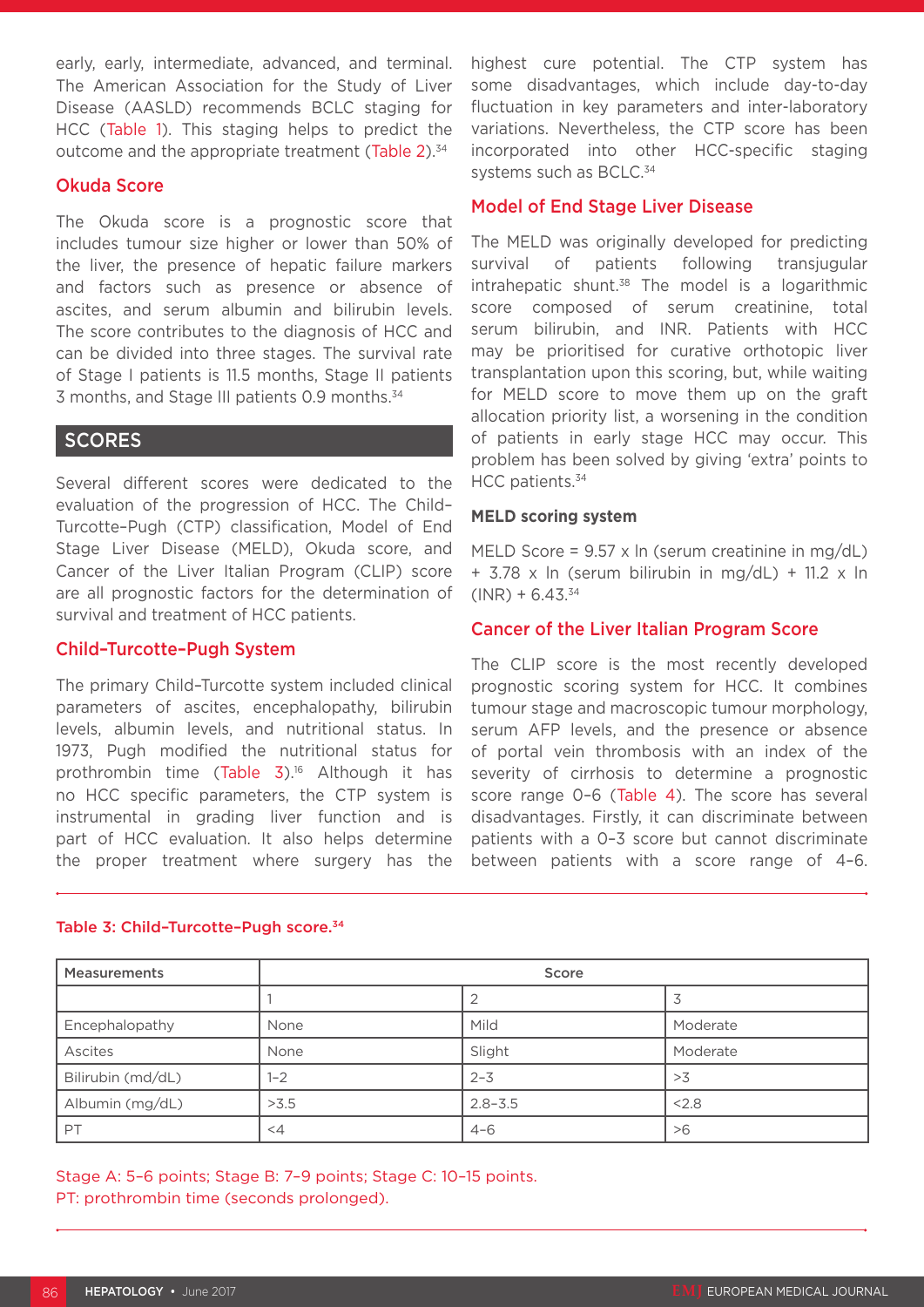#### Table 4: Cancer of the Liver Italian Program scoring system.<sup>34</sup>

| Variables              | Score                            |                                           |                                 |  |  |
|------------------------|----------------------------------|-------------------------------------------|---------------------------------|--|--|
|                        |                                  |                                           |                                 |  |  |
| Child-Pugh stage       |                                  | В                                         |                                 |  |  |
| Tumour morphology      | Uninodular and extension<br><50% | Multinodular and extension<br>$\leq 50\%$ | Massive or extension<br>$>50\%$ |  |  |
| AFP(ng/dL)             | $<$ 400                          | $\geq$ 400                                |                                 |  |  |
| Portal vein thrombosis | <b>No</b>                        | Yes                                       |                                 |  |  |

#### AFP: alpha fetoprotein.

Secondly, the system is not able to select the group that will benefit from curative and aggressive treatment. Thirdly, the stratification ability of this score is poor and approximately 80% will show a score of 0-2.<sup>34,39</sup>

### Chinese University Prognostic Index

The Chinese University Prognostic Index (CUPI) is another method by which HCC risk can be measured. A Cox regression model that determines the relationship between survival and several variables has been included in this index. The

relation between tumour, node and metastasis (TNM) staging and 18 other clinical factors has been studied, and the outcome was a survival rate of 3 months. The model has confirmed TNM staging as a highly valuable predictor of 3-month survival. The model also identified presentation of asymptomatic disease, AFP level, total bilirubin, serum alkaline phosphatase, and clinical detection of ascites as significant prognostic factors. CUPI and CLIP score were the best models in prediction of survival in advanced HCC patients among 12 different systems analysed.<sup>38,40</sup>

#### REFERENCES

1. Toyoda H et al. Clinical practice guidelines for hepatocellular carcinoma differ between Japan, United States, and Europe. Liver Cancer. 2015;4(2):85-95.

2. Park SJ et al. Usefulness of AFP, AFP-L3, and PIVKA-II, and their combinations in diagnosing hepatocellular carcinoma. Medicine. 2017;96(11):e5811.

3. Bellissimo F et al. Diagnostic and therapeutic management of hepatocellular carcinoma. World J Gastroenterol. 2015;21(42):12003-21.

4. Bartlett DL et al, "Cancer of the liver," DeVita J et al (eds.), Cancer: Principles & practice of oncology (2005) 7<sup>th</sup> edition, Philadelphia: Lippincott Williams & Wilkins. pp.986-1008.

5. Bialecki ES, Di Bisceglie AM. Diagnosis of hepatocellular carcinoma. HPB. 2005; 7(1):26-34.

6. Luo JC et al. Clinical characteristics and prognosis of hepatocellular carcinoma patients with paraneoplastic syndromes. Hepatogastroenterology. 2002;49(47): 1315-9.

7. Bruix J et al. Diarrhea as a presenting symptom of hepatocellular carcinoma. Dig Dis Sci. 1990;35(6):681-5.

8. Berkowitz I et al. Pityriasis rotunda as a cutaneous marker of hepatocellular carcinoma: a comparison with its prevalence in other diseases. Br J Dermatol. 1989;120(4):545-9.

9. Kew MC, Fisher JW. Serum erythropoietin concentrations in patients with hepatocellular carcinoma. Cancer. 1986;58(11):2485-8.

10. Zhao YJ et al. Tumor markers for hepatocellular carcinoma. Mol Clin Oncol. 2013;1(4):593-8.

11. Hu KQ. Clinical significance of elevated alpha-fetoprotein (AFP) in patients with chronic hepatitis C, but not hepatocellular carcinoma. Am J Gastroenterol. 2004; 99(5):860-5.

12. AlSalloom AA. An update of biochemical markers of hepatocellular carcinoma. Int J Health Sci. 2006;10(1): 121-36.

13. Clark P. Serum markers for hepatocellular carcinoma. Clin Liver Dis. 2016;8(2):29-33.

14. Joo M et al. Expressions of HSP70 and HSP27 in hepatocellular carcinoma. J Korean Med Sci. 2005;20(5):829-34.

15. Zittermann SI et al. Soluble glypican

3 inhibits the growth of hepatocellular carcinoma in vitro and in vivo. Int J Cancer. 2010;126(6):1291-301.

16. Guido M et al. Squamous cell carcinoma antigen in human liver carcinogenesis. J Clin Pathol. 2008;61(4):445-7.

17. Xu XS. Model based on γ-glutamyltransferase and alkaline phosphatase for hepatocellular carcinoma prognosis. World J Gastroenterol. 2014; 20(31):10944-52.

18. Zhou L et al. Serum tumor markers for detection of hepatocellular carcinoma. World J Gastroenterol. 2006;12(8):1175-81.

19. Zhang BH. Randomized controlled trial of screening for hepatocellular carcinoma. J Cancer Res Clin Oncol. 2004;130(7): 417-22.

20. Bruix J, Sherman M; American Association for the Study of Liver Diseases. Management of hepatocellular carcinoma: an update. Hepatology. 2011; 53(3):1020-2.

21. Fitzmorris P, Singal AK. Surveillance and diagnosis of hepatocellular carcinoma. Gastroenterol Hepatol. 2015;11(1):38.

22. Chou R et al. Imaging techniques for the diagnosis of hepatocellular carcinoma: